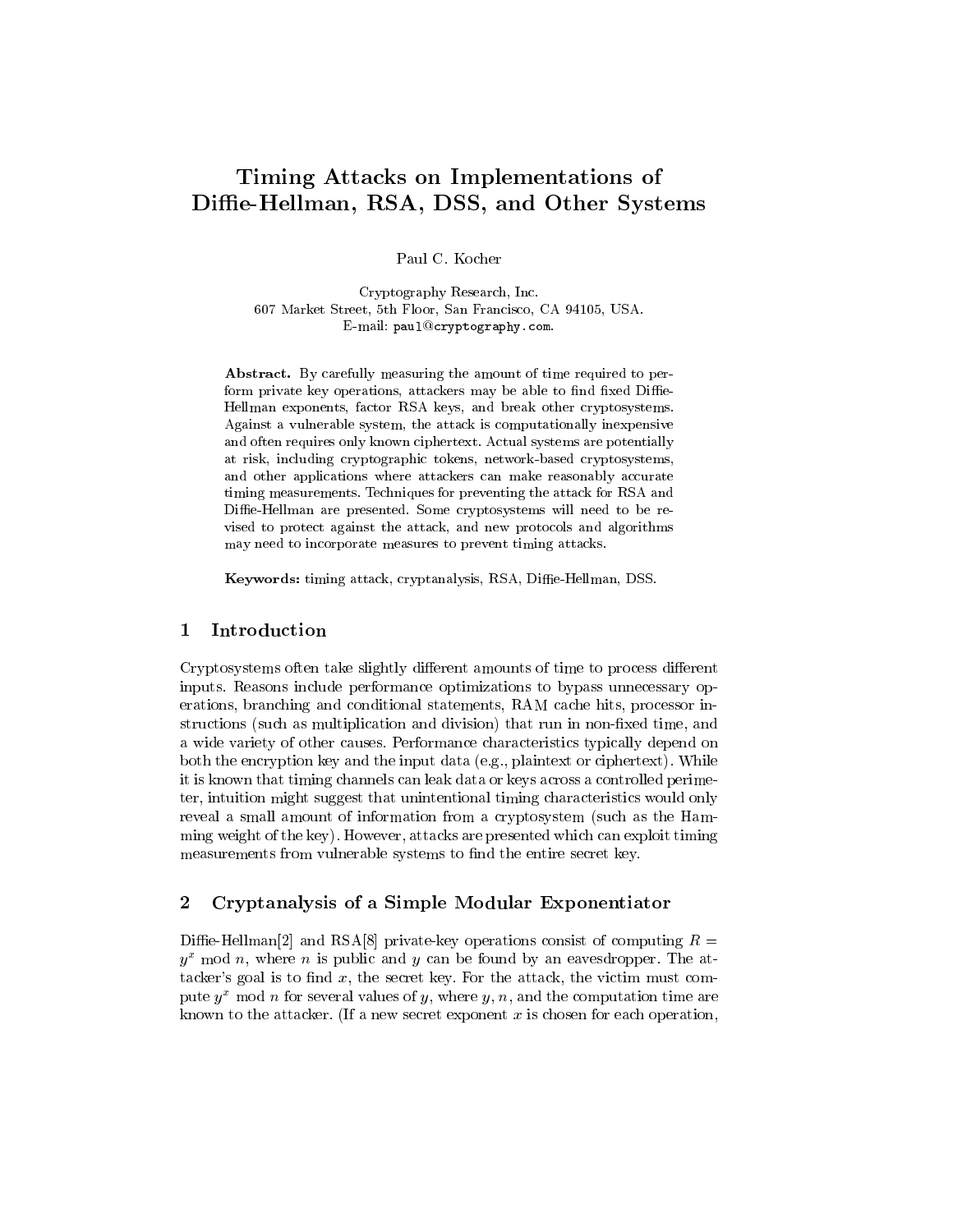the attack does not work.) The necessary information and timing measurements might be obtained by passively eavesdropping on an interactive protocol, since an attacker could record the messages received by the target and measure the amount of time taken to respond to each y. The attack assumes that the attacker knows the design of the target system, although in practice this could probably be inferred from timing information.

The attack can be tailored to work with virtually any implementation that does not run in fixed time, but is first outlined using the simple modular exponentiation algorithm below which computes  $R = y^x \text{ mod } n$ , where x is w bits long:

```
Let s_0 = 1.
For k = 0 upto w - 1:
  If (bit k of x) is 1 then
    Let R_k = (s_k \cdot y) \text{ mod } n.
  Else
    Let R_k = s_k.
  Let s_{k+1}=n_{\bar{k}} mod n.
EndFor.
Return (R_{w-1}).
```
The attack allows someone who knows exponent bits  $0..(b-1)$  to find bit b. To obtain the entire exponent, start with  $b$  equal to 0 and repeat the attack until the entire exponent is known.

Because the first  $b$  exponent bits are known, the attacker can compute the first b iterations of the For loop to find the value of  $s<sub>b</sub>$ . The next iteration requires the first unknown exponent bit. If this bit is set,  $R_b = (s_b \cdot y) \mod n$  will be computed. If it is zero, the operation will be skipped.

The attack will be described first in an extreme hypothetical case. Suppose the target system uses a modular multiplication function that is normally extremely fast but occasionally takes much more time than an entire normal modular exponentiation. For a few  $s_b$  and y values the calculation of  $R_b = (s_b \cdot y)$  mod n will be extremely slow, and by using knowledge about the target system's design the attacker can determine which these are. If the total modular exponentiation time is ever fast when  $R_b = (s_b \cdot y) \text{ mod } n$  is slow, exponent bit b must be zero. Conversely, if slow  $R_b = (s_b \cdot y)$  mod n operations always result in slow total modular exponentiation times, the exponent bit is probably set. Once exponent bit  $b$  is known, the attacker can verify that the overall operation time is slow whenever  $s_{b+1} = n_b$  mod n is expected to be slow. The same set of timing measurements can then be reused to find the following exponent bits.

If exponent bit b is guessed incorrectly, the values computed for  $R_{k>b}$  will be incorrect and, so far as the attack is concerned, essentially random. The time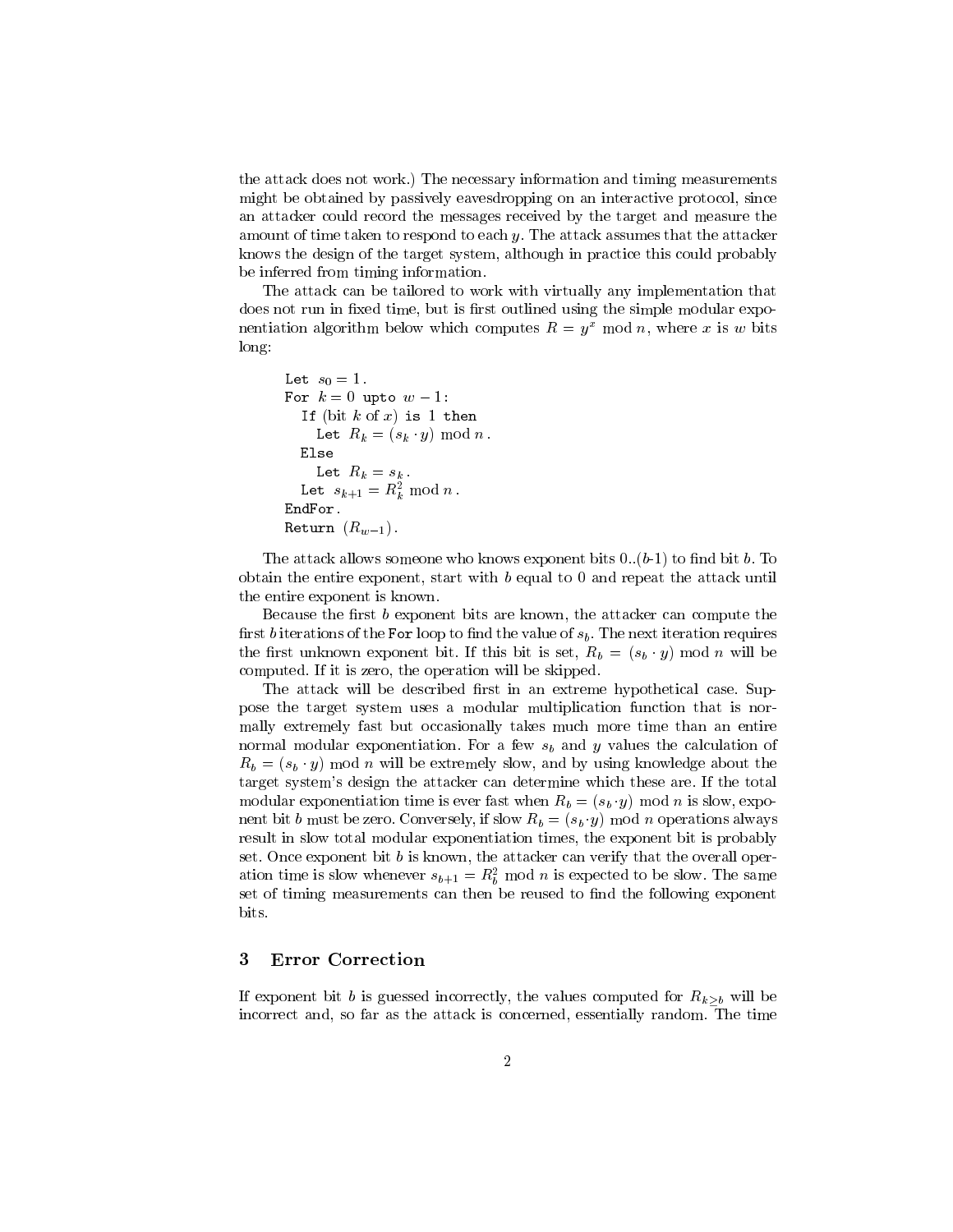required for multiplies following the error will not be reflected in the overall exponentiation time. The attack thus has an error-detection property; after an incorrect exponent bit guess, no more meaningful correlations are observed.

The error detection property can be used for error correction. For example, the attacker can maintain a list of the most likely exponent intermediates along with a value corresponding to the probability each is correct. The attack is continued for only the most likely candidate. If the currently-favored value is incorrect, it will tend to fall in ranking, while correct values will tend to rise. Error correction techniques increase the memory and processing requirements for the attack, but can greatly reduce the number of samples required.

### $\overline{4}$ The General Attack

The attack can be treated as a signal detection problem. The "signal" consists of the timing variation due to the target exponent bit, and \noise" results from measurement inaccuracies and timing variations due to unknown exponent bits. The properties of the signal and noise determine the number of timing measurements required to for the attack.

Given j messages  $y_0, y_1, ..., y_{j-1}$  with corresponding timing measurements  $T_0, T_1, \ldots, T_{j-1}$ , the probability that a guess  $x_b$  for the first b exponent bits is correct is proportional to

$$
P(x_b) \propto \prod_{i=0}^{j-1} F(T_i - t(y_i, x_b))
$$

where  $t(y_i, x_b)$  is the amount of time required for the first b iterations of the  $y_i^+$  mod n computation using exponent bits  $x_b$ , and F is the expected probability distribution function of  $T - t(y, x_b)$  over all y values and correct  $x_b$ . Because F is defined as the probability distribution of  $T_i - t(y_i, x_b)$  if  $x_b$  is correct, it is the best function for predicting  $T_i - t(y_i, x_b)$ . Note that the timing measurements and intermediate s values can be used improve the estimate of F.

Given a correct guess for  $x_{b-1}$ , there are two possible values for  $x_b$ . The probability that  $x_b$  is correct and  $x_b$  is incorrect can be found as

$$
\frac{\prod_{i=0}^{j-1} F(T_i - t(y_i, x_b))}{\prod_{i=0}^{j-1} F(T_i - t(y_i, x_b)) + \prod_{i=0}^{j-1} F(T_i - t(y_i, x'_b))}.
$$

In practice, this formula is not very useful because finding  $F$  would require extraordinary effort.

### 5 Simplifying the Attack

consists of  $T = e + \sum_{i=0}^{w-1} t_i$ , where  $t_i$  is the time required for the multiplication and squaring steps for bit  $i$  and  $e$  includes measurement error, loop overhead,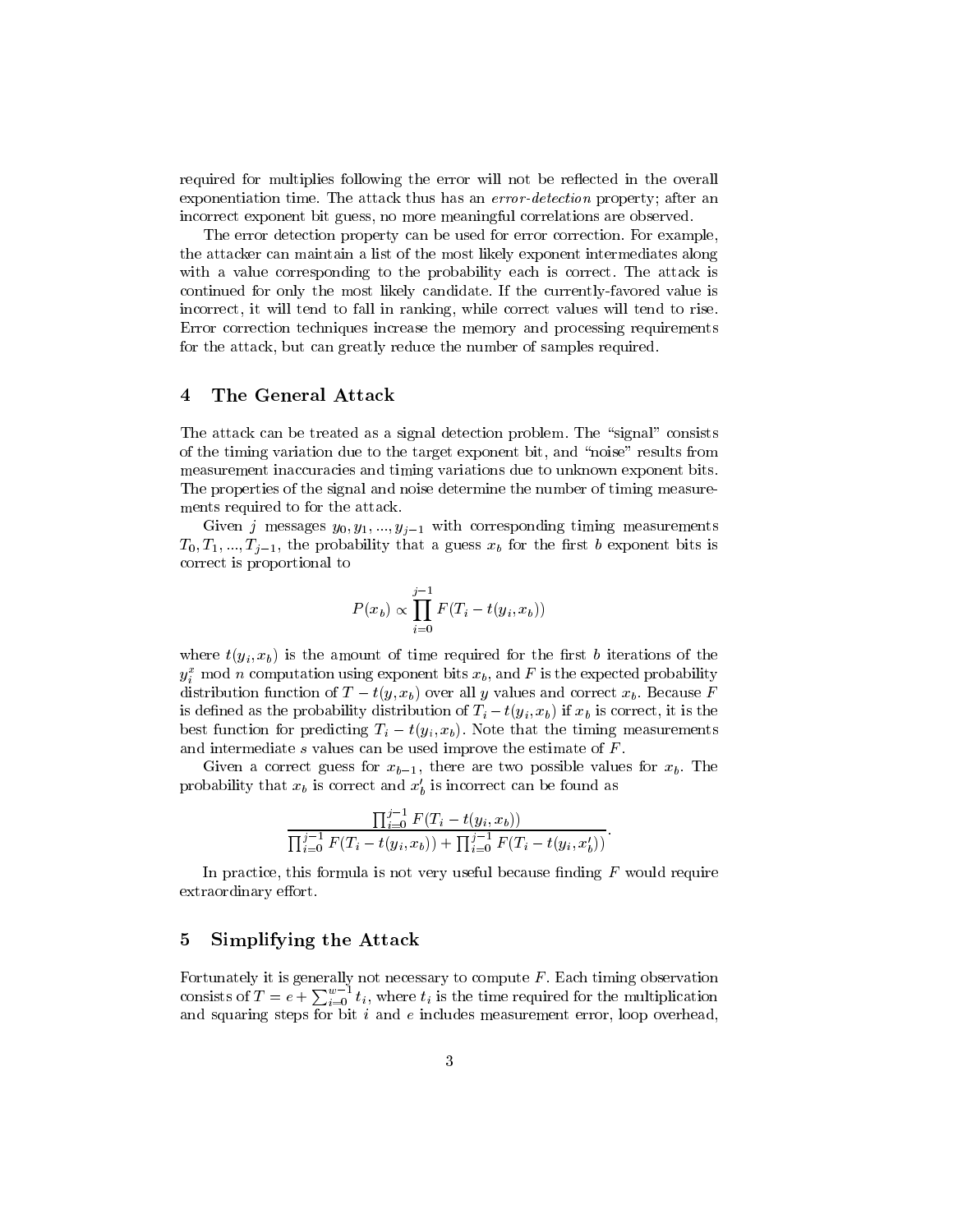etc. Given guess  $x_b$ , the attacker can find  $\sum_{i=0}^{v-1} t_i$  for each sample y. If  $x_b$  is correct, subtracting from T yields  $e + \sum_{i=0}^{w-1} t_i - \sum_{i=0}^{b-1} t_i = e + \sum_{i=b}^{w-1} t_i$ . Since the modular multiplication times are eectively independent from each other and from the measurement error, the variance of  $e + \sum_{i=0}^{w-1} t_i$  over all observed samples is expected to be  $Var(e) + (w - b)Var(t)$ . However if only the first  $c < b$ bits of the exponent guess are correct, the expected variance will be  $Var(e)$  +  $(w - b + 2c)$ Var(t). Correctly-emulated iterations decrease the expected variance by  $Var(t)$ , while iterations following an incorrect exponent bit each increase the variance by  $\text{Var}(t)$ . Computing the variances is easy and provides a good way to identify correct exponent bit guesses.

It is now possible to estimate the number of samples required for the attack. Suppose an attacker has <sup>j</sup> accurate timing measurements and has two guesses for the first b bits of a w-bit exponent, one correct and the other incorrect with the first error at bit  $c$ . For each guess the timing measurements can be adjusted by  $\sum_{i=0}^{v-1} t_i$ . The correct guess will be identified successfully if its adjusted values have the smaller variance.

It is possible to approximate  $t_i$  using independent standard normal variables. If  $Var(e)$  is negligible, the expected probability of a correct guess is

$$
P\left(\sum_{i=0}^{j-1} \left(\sqrt{w-b}X_i + \sqrt{2(b-c)}Y_i\right)^2 > \sum_{i=0}^{j-1} \left(\sqrt{w-b}X_i\right)^2\right)
$$
  
= 
$$
P\left(2\sqrt{2(b-c)(w-b)}\sum_{i=0}^{j-1} X_iY_i + 2(b-c)\sum_{i=0}^{j-1} Y_i^2 > 0\right)
$$

is relatively large,  $\sum_{i=0}^{j-1} Y_i^2 \approx j$  and  $\sum_{i=0}^{j-1} X_i Y_i$  is approximately normal with  $\mu = 0$  and  $\sigma = \sqrt{j}$ , yielding

$$
P\left(2\sqrt{2(b-c)(w-b)}(\sqrt{j}Z) + 2(b-c)j > 0\right) = P\left(Z > -\frac{\sqrt{j(b-c)}}{\sqrt{2(w-b)}}\right)
$$

where  $Z$  is a standard normal random variable. Finally, integrating to find the probability of a correct guess yields to a complete the  $\left(\sqrt{\frac{j(b-c)}{2(w-b)}}\right)$ , where  $\Phi(x)$  is the area under the standard normal curve from  $-\infty$  to x. The required number of samples (j) is thus proportional to the exponent size  $(w)$ . The number of measurements might be reduced if attackers choose inputs known to have extreme timing characteristics at exponent locations of interest.

### 6 6 Experimental Results

Figure 1 shows the distribution of 106 modular multiplication times observed using the RSAREF toolkit<sup>[10]</sup> on a 120-MHz Pentium<sup>TM</sup> computer running MSDOS<sup>TM</sup>. The distribution was prepared by timing one million  $(a \cdot b \mod n)$ calculations using <sup>a</sup> and <sup>b</sup> values from actual modular exponentiation operations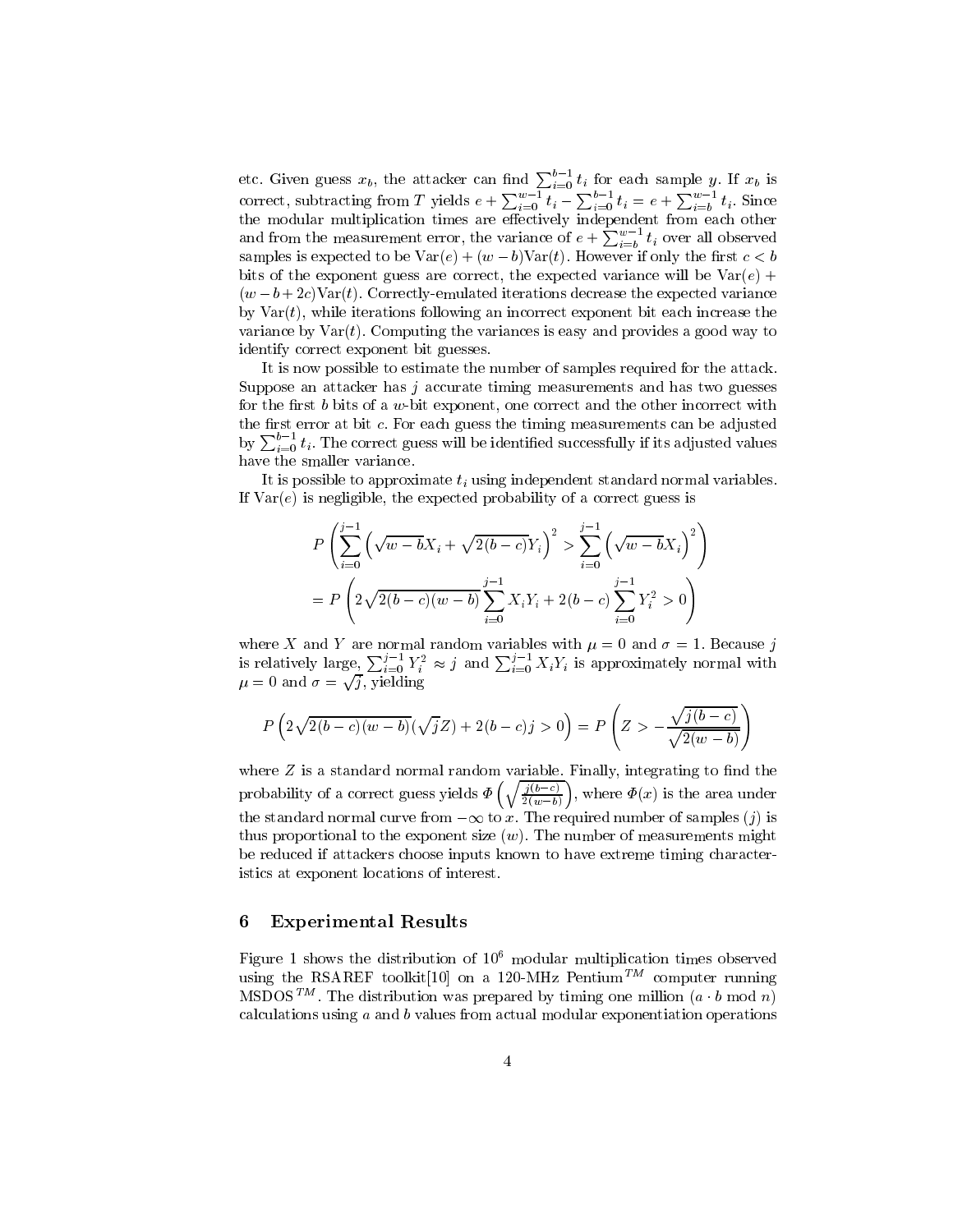with random inputs. The  $912$ -bit sample prime  $^{\prime\prime}$  1 from the RSAREF Dime-Hellman demonstration program was used for  $n$ . A few wildly aberrant samples (which took over 1300 $\mu$ s) were discarded. The Figure 1 distribution has mean  $\mu$  $= 1167.8 \mu s$  and standard deviation  $\sigma = 12.01 \mu s$ . The measurement error is small; the tests were run twice and the average measurement difference was found to be under  $1\mu$ s. RSAREF uses the same function for squaring and multiplication, so squaring and multiplication times have identical distributions.

RSAREF precomputes  $y^2$  and  $y^3$  mod n and processes two exponent bits at a time. In total, a 512-bit modular exponentiation with a random 256-bit exponent requires 128 iterations of the modular exponentiation loop and a total of about 352 modular multiplication and squaring operations. Each iteration of the modular exponentiation loop does two squaring operations and, if either exponent bit is nonzero, one multiply. The attack can be adjusted to append pairs of exponent bits and to evaluate four candidate values at each exponent position instead of two.

Since modular multiplications consume most of the total modular exponentiation time, it is expected that the distribution of modular exponentiation times will be approximately normal with  $\mu > (1167.8)(352) = 411,065.6 \mu s$  and  $\sigma > 12.01 \sqrt{352} = 225.3 \mu s$ . Figure 2 shows measurements from 5000 actual modular exponentiation operations using the same computer and modulus, which yielded  $\mu = 419,901 \mu s$  and  $\sigma = 235 \mu s$ .



With 250 timing measurements, the probability that subtracting the time for a correct modexp loop iteration from each sample will reduce the total variance more than subtracting an incorrect iteration is estimated to be a subtraction is  $\mathbf{r} = \mathbf{r} + \mathbf{r}_0 + \mathbf{r}_1$  $\left(\sqrt{\frac{j(b-c)}{2(w-b)}}\right),$ where  $j = 250, b = 1, c = 0$ , and  $w = 127$ . (There are 128 iterations of the RSAREF modexp loop for a 256-bit exponent, but the first iteration is ignored.) Correct guesses are thus expected with probability  $\left(\sqrt{\frac{250(1-0)}{2(126)}}\right) \approx 0.84$ . The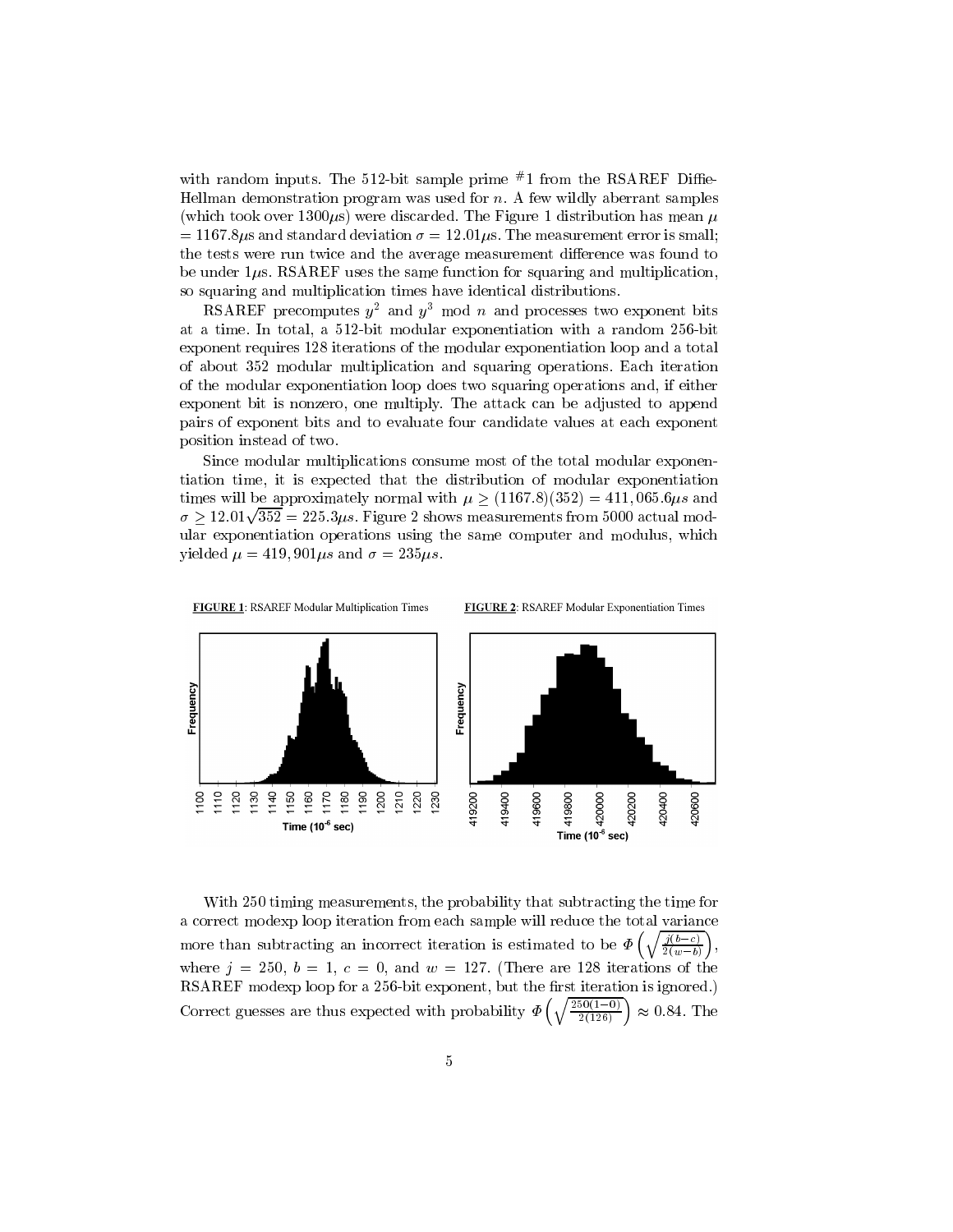5000 samples from Figure 2 were divided into 20 groups of 250 samples each, and variances from subtracting the time for incorrect and correct modexp loop iterations were compared at each of the 127 exponent bit pairs. Of the 2450 trials, 2168 produced a larger variance after subtracting an incorrect modexp loop time than after subtracting the time for a correct modexp loop, yielding a probability of 0.885. The first exponent bits are most difficult, since  $b$  becomes larger as more exponent bits become known and the probabilities should improve. (The test above did not take advantage of this property.) It is important to note that accurate timing measurements were used; measurement errors which are large relative to the total modular exponentiation time standard deviation will increase the number of samples needed.

The attack is computationally quite easy. With RSAREF, the attacker has to evaluate four choices per pair of bits. Thus the attacker only has to do four times the number of operations done by the victim, not counting effort wasted by incorrect guesses.

### 7 Montgomery Multiplication and the CRT

Modular reduction steps usually cause most of the timing variation in a modular multiplication operation. Montgomery multiplication  $[6]$  eliminates the mod n reduction steps and, as a result, tends to reduce the size of the timing characteristics. However, some variation usually remains. If the remaining "signal" is not dwarfed by measurement errors, the variance in  $t_b$  and the variance of  $\sum_{i=b+1}^{w-1} t_i$ would be reduced proportionally and the attack would still work. However if the measurement error <sup>e</sup> is large, the required number of samples will increase in proportion to  $\overline{\text{Var}(t_i)}$ .

The Chinese Remainder Theorem (CRT) is also often used to optimize RSA private key operations. With CRT,  $(y \mod p)$  and  $(y \mod q)$  are computed first. where  $y$  is the message. These initial modular reduction steps can be vulnerable to timing attacks. The simplest such attack is to choose values of  $y$  that are close to p or q, then use timing measurements to determine whether the guessed value is larger or smaller than the actual value of  $p$  (or  $q$ ). If  $y$  is less than p, computing y mod p has no effect, while if y is larger than p, it is necessary to subtract  $p$  from  $y$  at least once. Also, if the message is very slightly larger than  $p, y \mod p$  will have leading zero digits, which may reduce the amount of time required for the first multiplication step. The specific timing characteristics depend on the implementation. RSAREF's modular reduction function with a 512-bit modulus the Pentium computer with  $y$  chosen randomly between 0 and 2p takes an average of 42.1 $\mu$ s if  $y < p$ , as opposed to 73.9 $\mu$ s if  $y > p$ . Timing measurements from many  $y$  could be combined to successively approximate  $p$ .

In some cases it may be possible to improve the Chinese Remainder Theorem RSA attack to use known (not chosen) ciphertexts, reducing the number of messages required and making it possible to attack RSA digital signatures. Modular reduction is done by subtracting multiples of the modulus, and exploitable timing variations can be caused by variations in the number of compare-and-subtract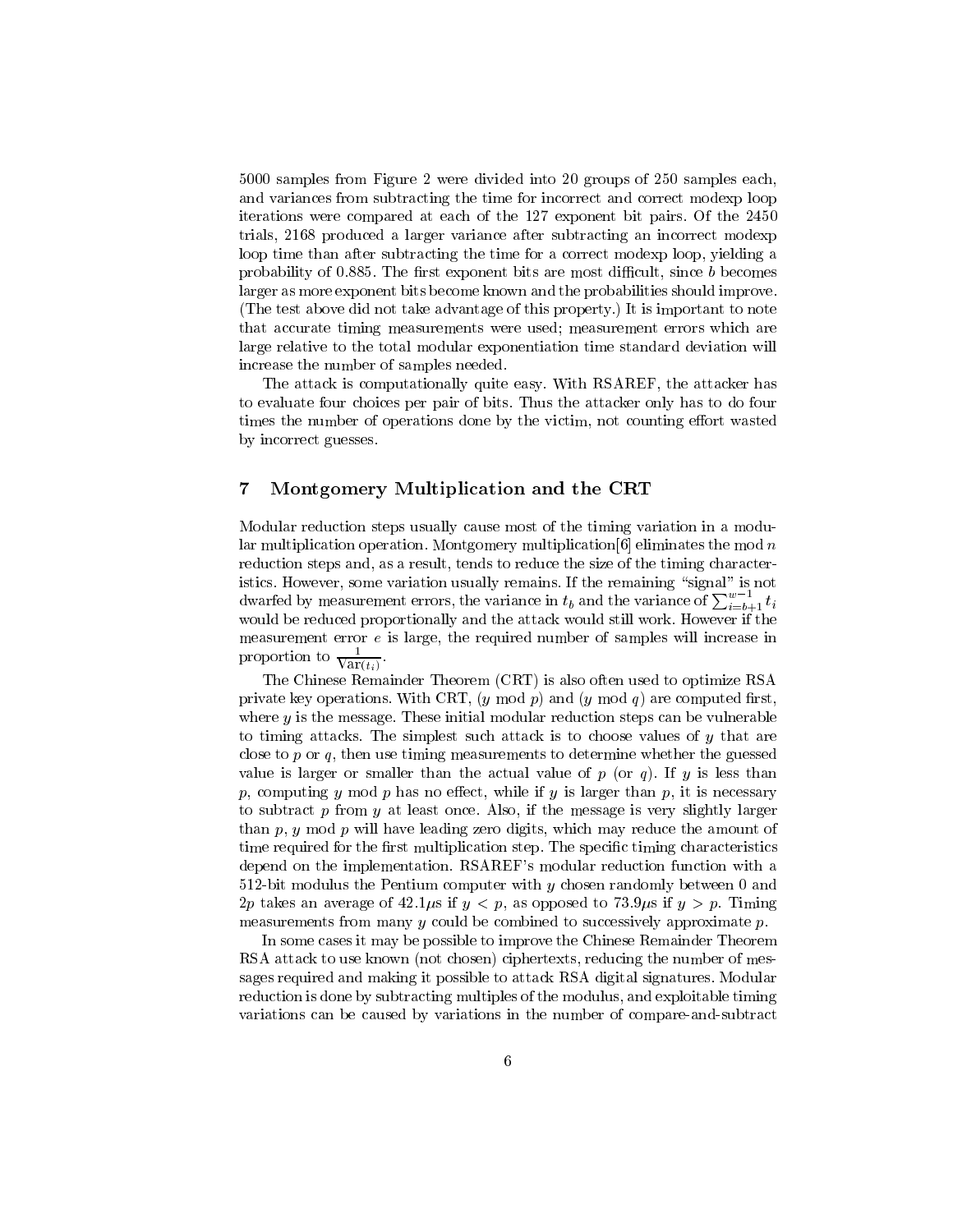steps. For example, RSAREF's division loop integer-divides the uppermost two digits of y by one more than the upper digit of p, multiplies  $p$  by the quotient, shifts left the appropriate number of digits, then subtracts the result from  $y$ . If the result is larger than  $p$  (shifted left), a extra subtraction is performed. The decision whether to perform an extra subtraction step in the first loop of the division algorithm usually depends only on <sup>y</sup> (which is known) and the upper two digits of p. A timing attack could be used to determine the upper digits of p. For example, an exhaustive search over all possible values for the upper two digits of  $p$  (or more efficient techniques) could identify value for which the observed times correlate most closely with the expected number of subtraction operations. As with the Diffie-Hellman/non-CRT attack, once one digit of  $p$  has been found, the timing measurements could be reused to find subsequent digits.

It is not yet known whether timing attacks can be adapted to directly attack the mod  $p$  and mod  $q$  modular exponentiations performed with the Chinese Remainder Theorem.

### 8 8 Timing Cryptanalysis of DSS

The Digital Signature Standard of computes  $s = (\kappa^{-1}(H(m) + x \cdot r))$  mod q, where r and q are known to attackers,  $\kappa$  - is usually precomputed,  $H(m)$  is the would normally be computed first, then is multiplied by  $k^{-1} \pmod{q}$ .

If the modular reduction function runs in non-fixed time, the overall signature time should be correlated with the time for the  $(x \cdot r \mod q)$  computation. The attacker can calculate and compensate for the time required to compute  $H(m)$ . Since  $H(m)$  is of approximately the same size as q, its addition has little effect on the reduction time. The most significant bits of  $x \cdot r$  are typically the first used in the modular reduction. These depend on  $r$ , which is known, and the most signicant bits of the secret value x.There would thus be a correlation between values of the upper bits of  $x$  and the total time for the modular reduction. By looking for the strongest probabilities over the samples, the attacker would try to identify the upper bits of  $x$ . As more upper bits of  $x$  become known, more of  $x \cdot r$  becomes known, allowing the attacker to proceed through more iterations of the modular reduction loop to attack hew bits of x. If  $\kappa$   $\rightarrow$  is precomputated, DSS signatures require just two modular multiplication operations, potentially making the amount of additional timing noise which must be filtered out relatively small.

### 9 Masking Timing Characteristics

The most obvious way to prevent timing attacks is to make all operations take exactly the same amount of time. Unfortunately this is often difficult. Making software run in fixed time, especially in a platform-independent manner, is hard because compiler optimizations, RAM cache hits, instruction timings, and other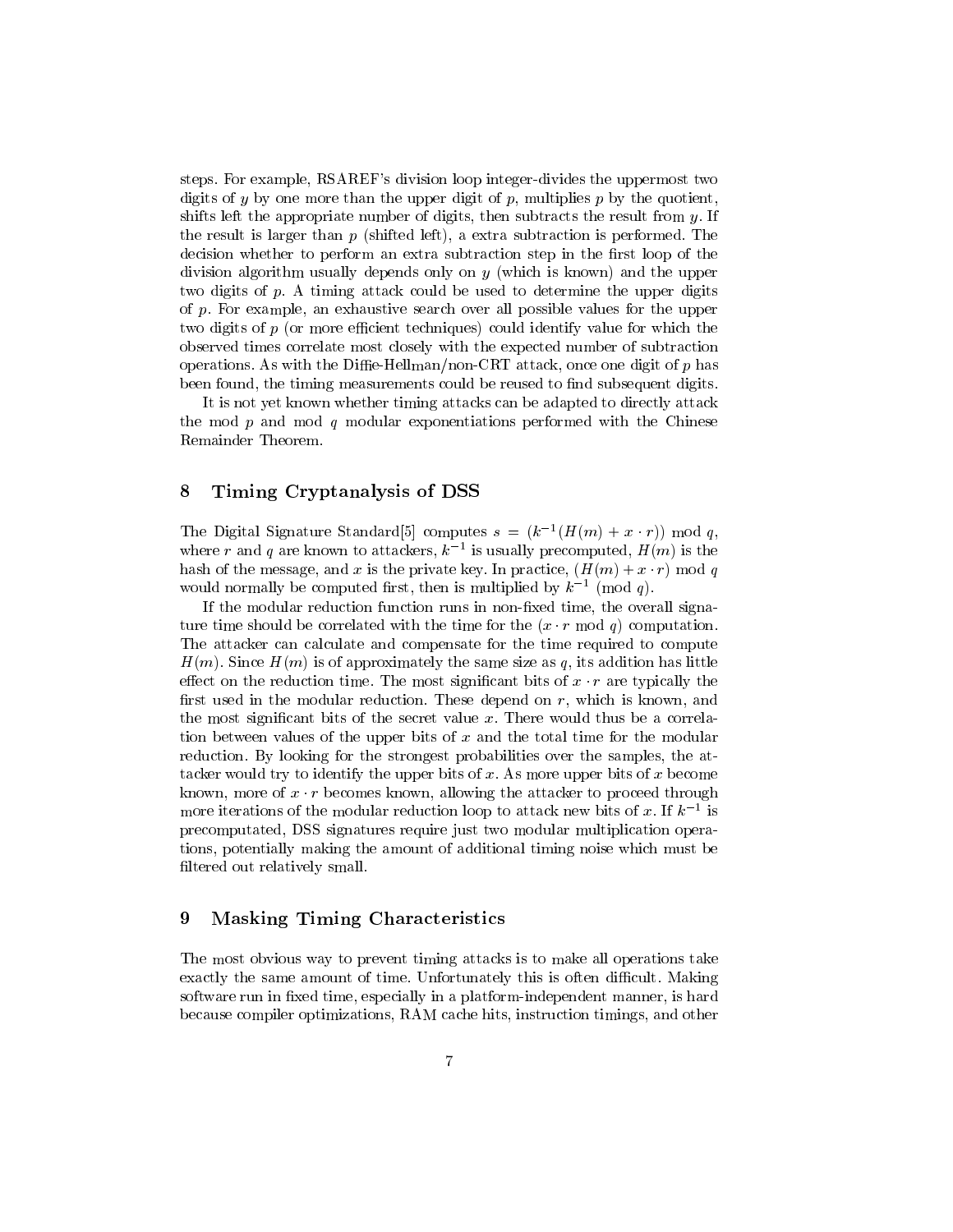factors can introduce unexpected timing variations. If a timer is used to delay returning results until a pre-specified time, factors such as the system responsiveness or power consumption may still change detectably when the operation nishes. Some operating systems also reveal processes' CPU usage. Fixed time implementations are also likely to be slow; many performance optimizations cannot be used since all operations must take as long as the slowest operation. (Note: Always performing the optional  $R_i = (s_i \cdot y) \mod n$  step does not make an implementation run in constant time, since timing characteristics from the squaring operation and subsequent loop iterations can be exploited.)

Another approach is to make timing measurements so inaccurate that the attack becomes unfeasible. Random delays added to the processing time do increase the number of ciphertexts required, but attackers can compensate by collecting more measurements. The number of samples required increases roughly as the square of the timing noise. For example, if a modular exponentiator whose timing characteristics have a standard deviation of 10 ms can be broken successfully with 1000 timing measurements, adding a random normally distributed delay with 1 second standard deviation will make the attack require approximately  $\left(\frac{1000ms}{10ms}\right)^2(1000) = 10^7$  samples. (Note: The *mean* delay would have to be several seconds to get a standard deviation of 1 second.) While 107 samples is probably more than most attackers can gather, a security factor of 107 is not usually considered adequate.

### 10 Preventing the Attack

Fortunately there is a better solution. Techniques used for blinding signatures[1] can be adapted to prevent attackers from knowing the input to the modular exponentiation function. Before computing the modular exponentiation operation, choose a random pair  $(v_i, v_f)$  such that  $v_f^+ = v_i^+$  mod n. For Diffie-Hellman, it is simplest to choose a random  $v_i$  then compute  $v_f = (v_i^{-1})^x$  mod n. For RSA it is faster to choose a random  $v_f$  relatively prime to n then compute  $v_i = (v_f^{-})^{\circ}$  mod n, where e is the public exponent. Before the modular expofor the contract of the contract of the contract of the contract of the contract of the contract of the contract of the contract of the contract of the contract of the contract of the contract of the contract of the contra nentiation operation, the input message should be much measured by the input  $\alpha$  (model is  $\alpha$ ), the model of afterward the result is corrected by multiplying with  $v_f$  (mod n). The system should reject messages equal to 0 (mod n).

Computing inverses mod  $n$  is slow, so it is often not practical to generate a new random  $(v_i, v_f)$  pair for each new exponentiation. The  $v_f = (v_i^{-1})^x$  mod n calculation itself might even be subject to timing attacks. However  $(v_i, v_f)$  pairs should not be reused, since they themselves might be compromised by timing attacks, leaving the secret exponent vulnerable. An efficient solution to this problem is update  $v_i$  and  $v_f$  before each modular exponentiation step by computing  $v_i = v_i$  and  $v_f = v_f$ . The total performance cost is small (2 modular squarings, which can be precomputed, plus 2 modular multiplications). More sophisticated update operations using exponents other than 2, multiplication with other  $(v_i, v_f)$  pairs, etc. can also be used, but do not appear to offer any advantages.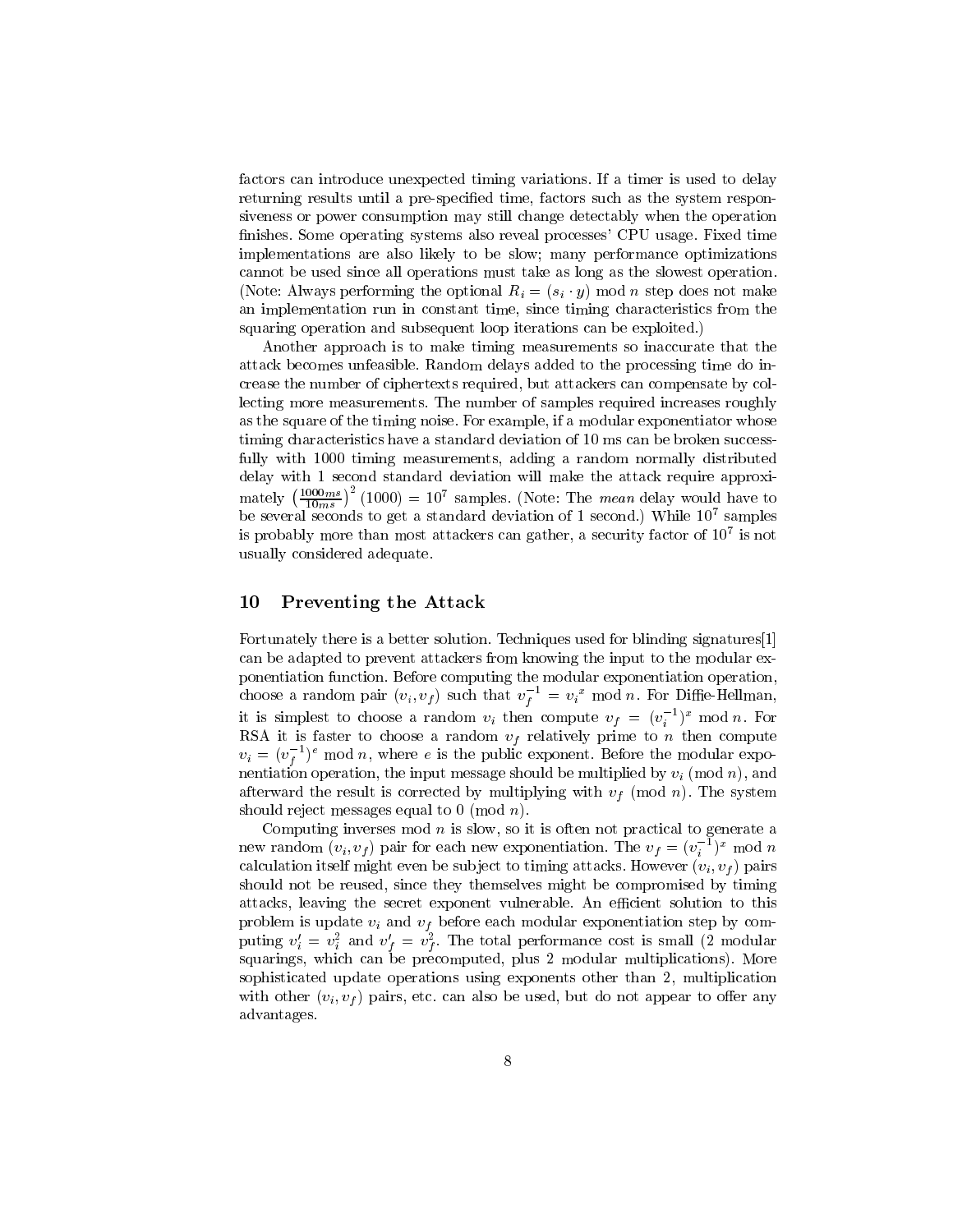If  $(v_i, v_f)$  is secret, attackers have no useful knowledge about the input to the modular exponentiator. Consequently the most an attacker can learn is the general timing distribution for exponentiation operations. In practice, distributions are close to normal and the 2w exponents cannot possibly be distinguished. However, a maliciously-designed modular exponentiator could theoretically have a distribution with sharp spikes corresponding to exponent bits, so blinding does not provably prevent timing attacks.

Even with blinding, the distribution will reveal the average time per operation, which can be used to infer the Hamming weight of the exponent. If anonymity is important or if further masking is required, a random multiple of  $\varphi(n)$  can be added to the exponent before each modular exponentiation. If this is done, care must be taken to ensure that the addition process itself does not have timing characteristics which reveal  $\varphi(n)$ . This technique may be helpful in preventing attacks that gain information leaked during the modular exponentiation operation due to electromagnetic radiation, system performance uctuations, changes in power consumption, etc. since the exponent bits change with each operation.

### 11 Further Work

Timing attacks can potentially be used against other cryptosystems, including symmetric functions. For example, in software the 28-bit C and D values in the DES[4] key schedule are often rotated using a conditional which tests whether a one-bit must be wrapped around. The additional time required to move nonzero bits could slightly degrade the cipher's throughput or key setup time. The cipher's performance can thus reveal the Hamming weight of the key, which provides an average of  $\sum_{n=0}^{56} \frac{\binom{56}{n}}{256} \log_2 \left( \frac{2^{56}}{756} \right) \approx 3.9$  $\left(\frac{2^{56}}{56}\right)^{56} \approx 3.95$  bits of key information. IDEA[3] uses an  $f()$  function with a modulo  $(2^{16} + 1)$  multiplication operation, which will usually run in non-constant time.  $RC5[7]$  is at risk on platforms where rotates run in non-constant time. RAM cache hits can produce timing characteristics in implementations of Blowfish[11], SEAL[9], DES, and other ciphers if tables in memory are not used identically in every encryption.

Additional research is needed to determine whether specific implementations are at risk and, if so, the degree of their vulnerability. So far, only a few specific systems have been studied in detail and the attacks against CRT/Montgomery RSA and DSS are currently theoretical.

Further refinements to the attack may also be possible. A direct attack against  $p$  and  $q$  in RSA with the Chinese Remainder Theorem would be particularly important.

### 12 Conclusions

In general, any channel which can carry information from a secure area to the outside should be studied as a potential risk. Implementation-specic timing